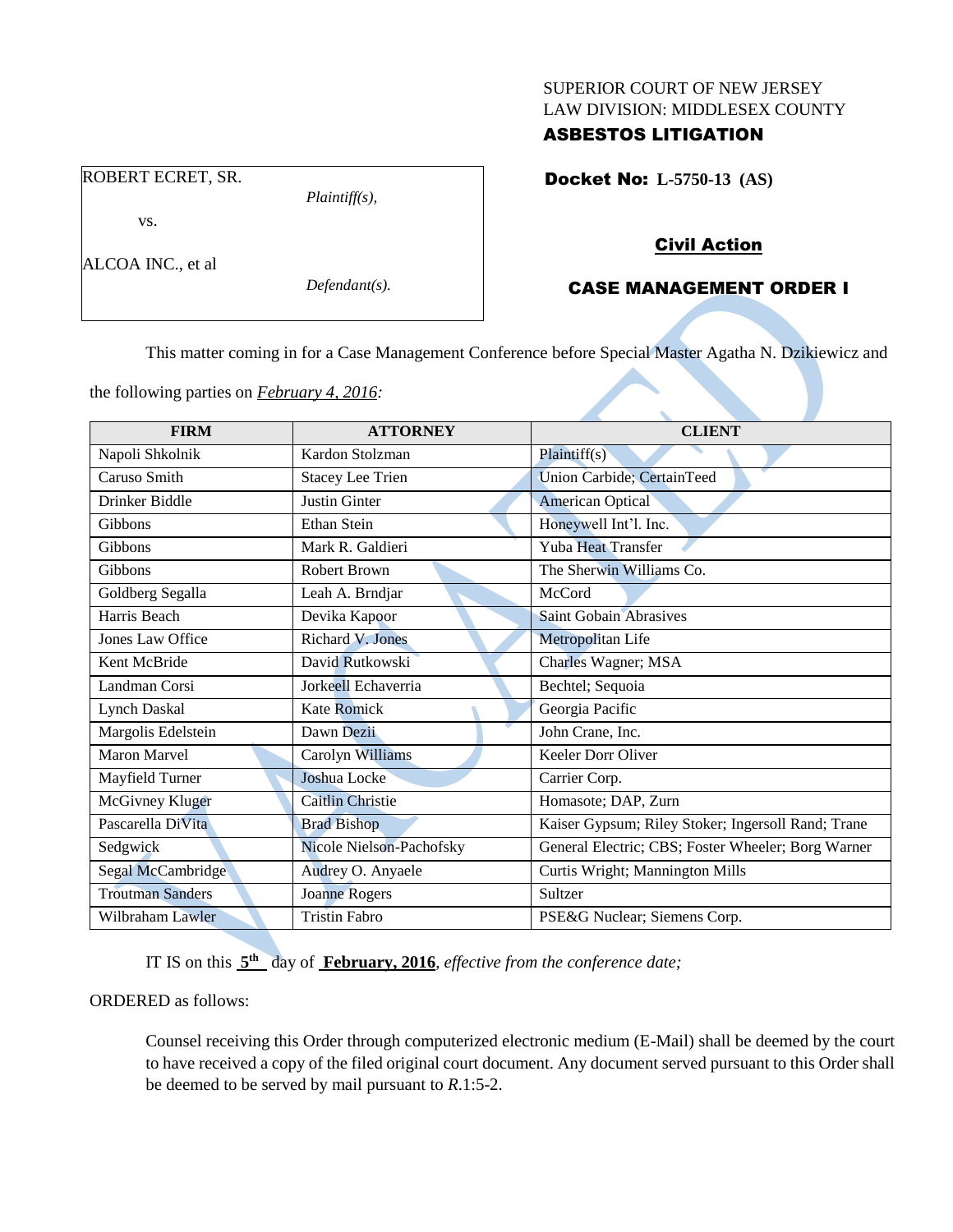Defense counsel shall notify plaintiff's counsel within thirty (30) days of the date of this Order if their client was incorrectly named in the Complaint. Counsel may be barred from raising this defense at a later time for failure to comply.

## **DISCOVERY**

| February 26, 2016 | Defendants shall serve answers to standard interrogatories by this date.                                                                                                                                    |
|-------------------|-------------------------------------------------------------------------------------------------------------------------------------------------------------------------------------------------------------|
| March 25, 2016    | Plaintiff shall propound supplemental interrogatories and document requests by this date.                                                                                                                   |
| April 25, 2016    | Defendants shall serve answers to supplemental interrogatories and document requests by this<br>date.                                                                                                       |
| March 25, 2016    | Defendants shall propound supplemental interrogatories and document requests by this date.                                                                                                                  |
| April 25, 2016    | Plaintiff shall serve answers to supplemental interrogatories and document requests by this<br>date.                                                                                                        |
| June 30, 2016     | Fact discovery, including depositions, shall be completed by this date. Plaintiff's counsel shall<br>contact the Special Master within one week of this deadline if all fact discovery is not<br>completed. |
| June 30, 2016     | Depositions of corporate representatives shall be completed by this date.                                                                                                                                   |

## **EARLY SETTLEMENT**

July 8, 2016 Settlement demands shall be served on all counsel and the Special Master by this date.

# **SUMMARY JUDGMENT MOTION PRACTICE**

- July 8, 2016 Plaintiff's counsel shall advise, in writing, of intent not to oppose motions by this date.
- July 22, 2016 Summary judgment motions shall be filed no later than this date.
- August 19, 2016 Last return date for summary judgment motions.

## **MEDICAL DEFENSE**

- June 30, 2016 Plaintiff shall serve medical expert reports by this date.
- June 30, 2016 Upon request by defense counsel, plaintiff is to arrange for the transfer of pathology specimens and x-rays, if any, by this date.

November 14, 2016 Defendants shall identify its medical experts and serve medical reports, if any, by this date. **In addition, defendants shall notify plaintiff's counsel (as well as all counsel of record) of a joinder in an expert medical defense by this date.**

## **LIABILITY EXPERT REPORTS**

September 30, 2016 Plaintiff shall identify its liability experts and serve liability expert reports or a certified expert statement by this date or waive any opportunity to rely on liability expert testimony.

 $\_$  , and the set of the set of the set of the set of the set of the set of the set of the set of the set of the set of the set of the set of the set of the set of the set of the set of the set of the set of the set of th